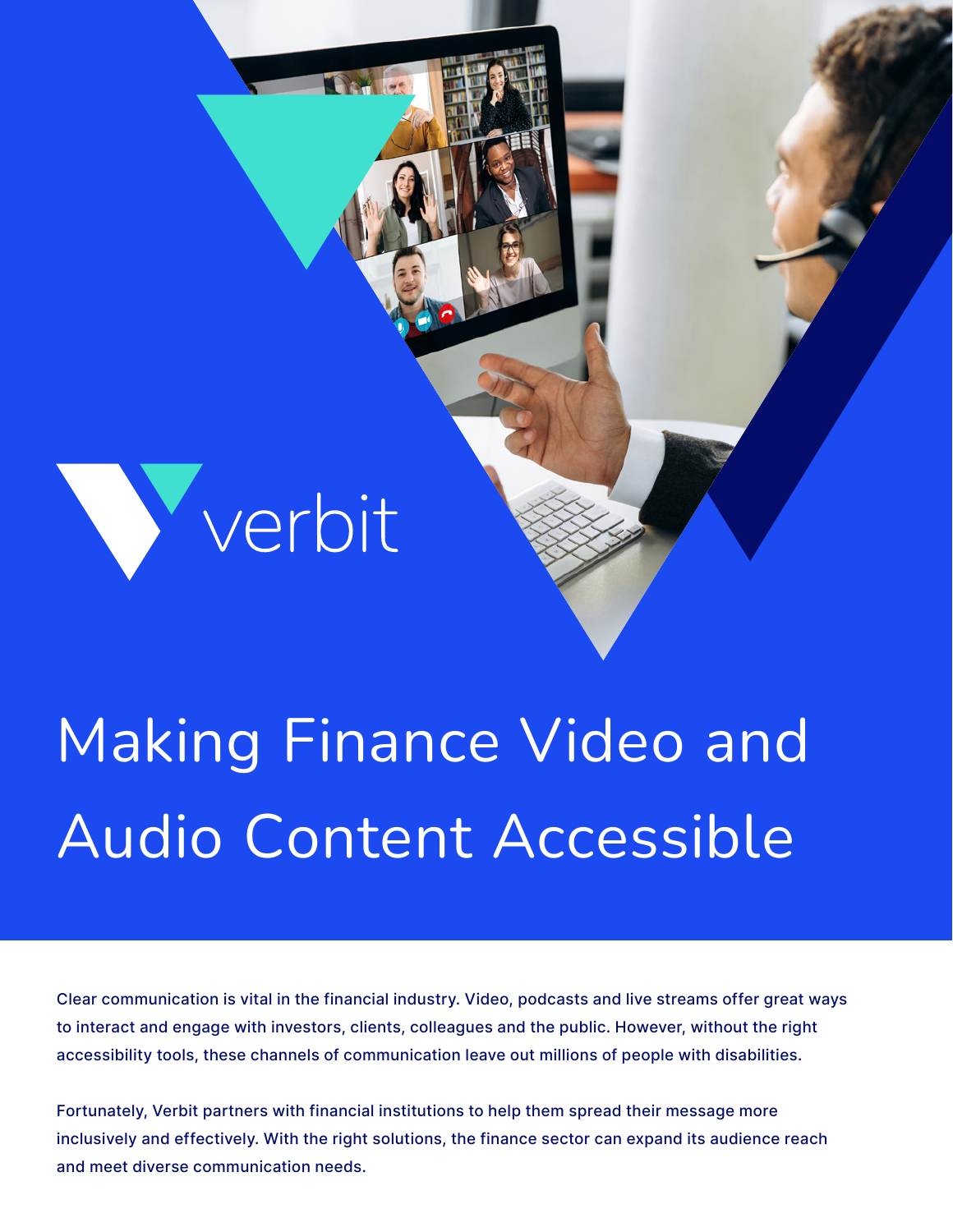## **Finance video and audio use cases**

The financial sector [uses video and audio](https://info.verbit.ai/hubfs/Infographics/Verbit’s_Tailor-Made_Captioning_and_Transcription_for_Financial_Institutions.pdf) content for numerous internal and external purposes, including:



#### **Marketing:**

Video marketing is one of the most impactful ways to showcase your corporation and its benefits to potential customers or investors. Bank of America and other industry leaders maintain active YouTube channels and post videos that both educate customers, potential customers and others and promote their brands.



#### **Live streams and webinars:**

Financial advice providers like [The Motley Fool](https://www.youtube.com/watch?v=tEyhjW6oZoE) take advantage of live streams to connect with their audience and cover market changes. Hosting these events live can be especially useful to respond quickly to major current events that impact the market.



#### **Zoom meetings and video conference calls:**

Video conferencing is the most common way to connect in today's more virtual work environments. Global financial institutions need to connect with customers and international team members, while also accounting for challenges which may arise with the growing popularity of hybrid work arrangements.



#### **Earnings calls:**

Some corporations are using video to produce better, more professional [earnings](https://verbit.ai/tips-for-producing-a-successful-earnings-call/)  [calls.](https://verbit.ai/tips-for-producing-a-successful-earnings-call/) Companies post these video and audio recordings online to allow investors an opportunity to listen at their convenience or reference what was said again later.



#### **Podcasts:**

[Financial podcasts](https://info.verbit.ai/hubfs/Guides/Producing_a_Successful_Finance_Podcast.pdf) are a wonderful way to educate the public, while also spreading the word about the benefits of working with a particular financial institution. Financial sector giants like Goldman Sachs and JP Morgan Chase both produce multiple podcasts and find this platform useful.



#### **Expert consultant interviews:**

The financial sector regularly conducts interviews. Having access to the recordings to pull data and quotes can support financial analyses and educated decision making while informing investors and business leaders.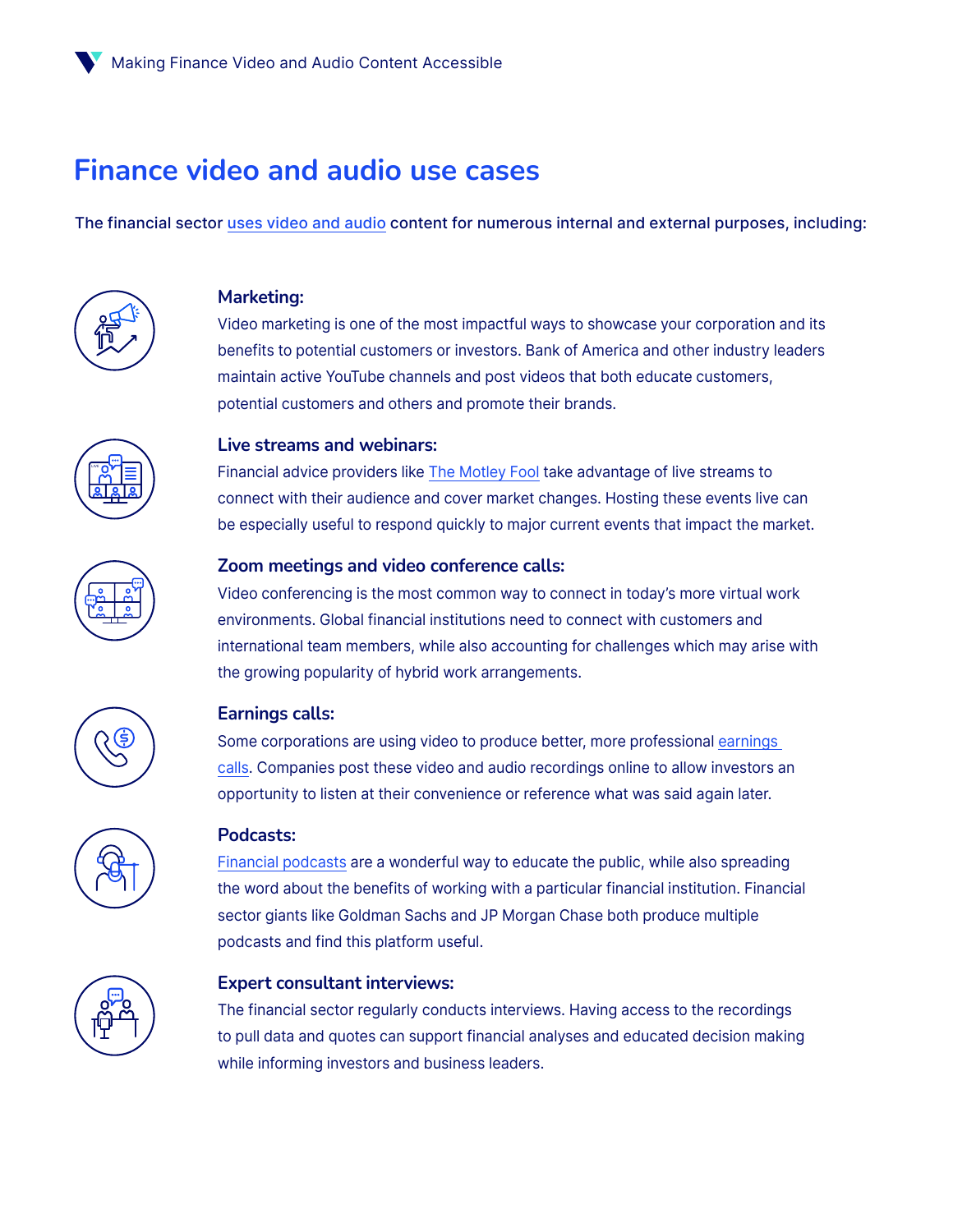### **Types of accommodations**

Regardless of your video or audio content's purpose, it needs to be accessible to include your audience and consumers. [Verbit's captioning,](https://verbit.ai/captioning-and-transcription-for-the-financial-industry/) transcription and audio description solutions are designed to offer greater access and inclusivity.<sup>1</sup>



#### **Captions:**

Captions appear on the screen along with the video and match the original audio. This solution is an accommodation that supports people who are Deaf or hard of hearing. Additionally, captions help non-native speakers, people with neurodiversity and others. Verbit offers captions for recorded content and live captions for real-time accessibility.



#### **Transcripts:**

A transcript can appear alongside a video recording or in real-time. This tool can also serve as a read-only format of the audio content. Like captions, transcripts help people who are Deaf or hard of hearing, but they have other purposes as well. When researchers are using interview information, for example, having searchable transcripts saves time and increases efficiency.



#### **Audio description:**

Audio description supports people who are blind or have low vision. For this solution, a speaker describes the visual aspects of a video to provide the audience context. For standard audio description, the describing individual speaks in gaps in the original dialogue or audio. Verbit also offers extended audio description where the audience can pause to hear more in-depth descriptions, as well as live audio description for events.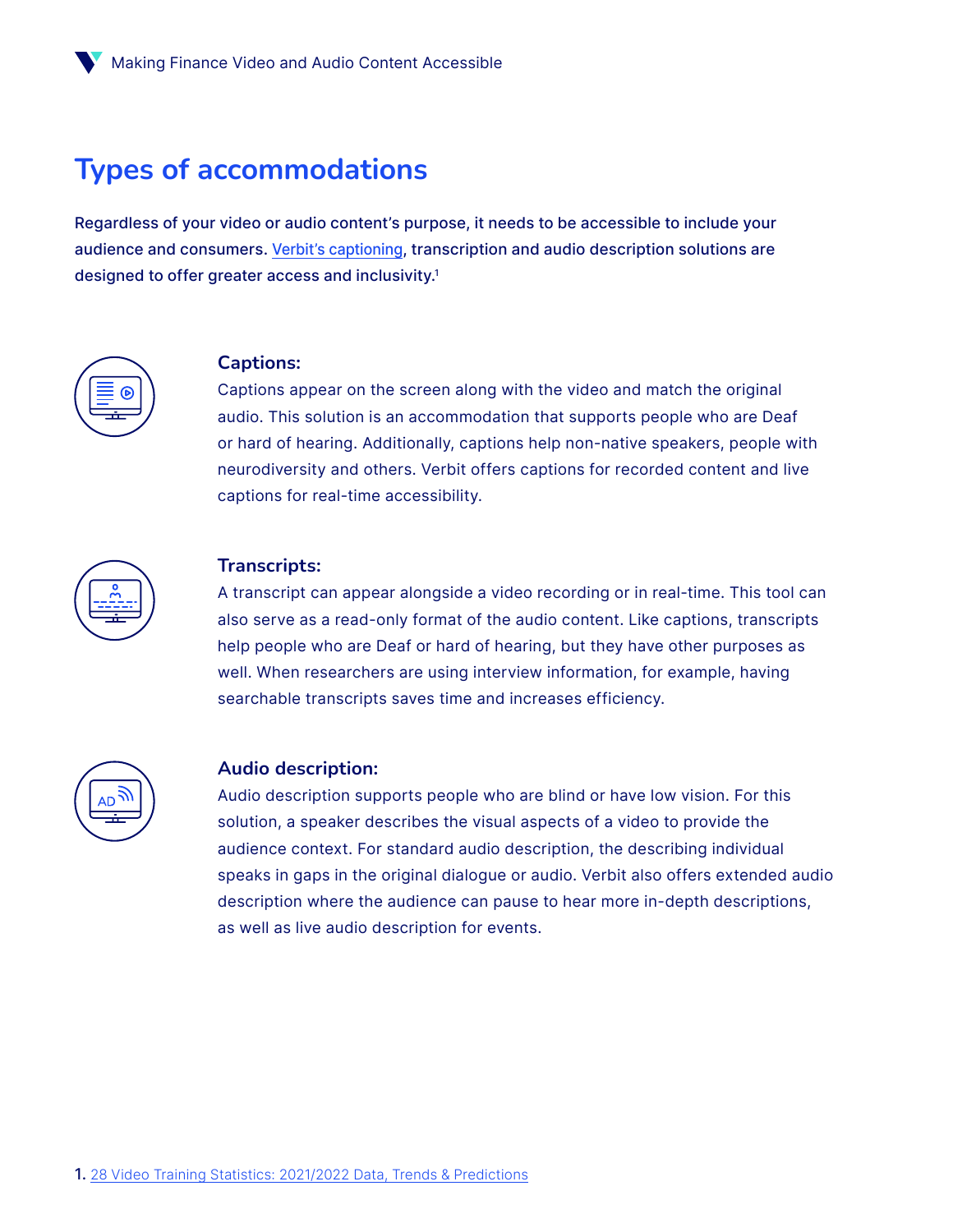# **Understanding which accessibility tools to use**

Different types of content require different solutions to make them accessible. This chart offers a quick way to identify the solutions you need for each method of communication.

| <b>Finance</b><br><b>Communication Type</b>                             | <b>Captions</b> | <b>Transcripts</b> | <b>Audio</b><br><b>Description</b> |
|-------------------------------------------------------------------------|-----------------|--------------------|------------------------------------|
| Marketing videos that<br>contain dialogue                               | X               |                    | X                                  |
| Marketing videos with<br>no dialogue or lyrics                          |                 |                    | X                                  |
| <b>Events and</b><br>conferences                                        | X               | X                  |                                    |
| Live audio broadcasts<br>(earnings calls,<br>press releases)            | X               | X                  |                                    |
| Live meetings<br>and webinars                                           | X               | X                  | X                                  |
| <b>Audio-only recordings</b><br>(podcasts, earnings<br>call recordings) |                 | X                  |                                    |
| Market and analyst<br>research video & audio                            | X               | X                  |                                    |
| Instructional and<br>training videos                                    | X               |                    | X                                  |